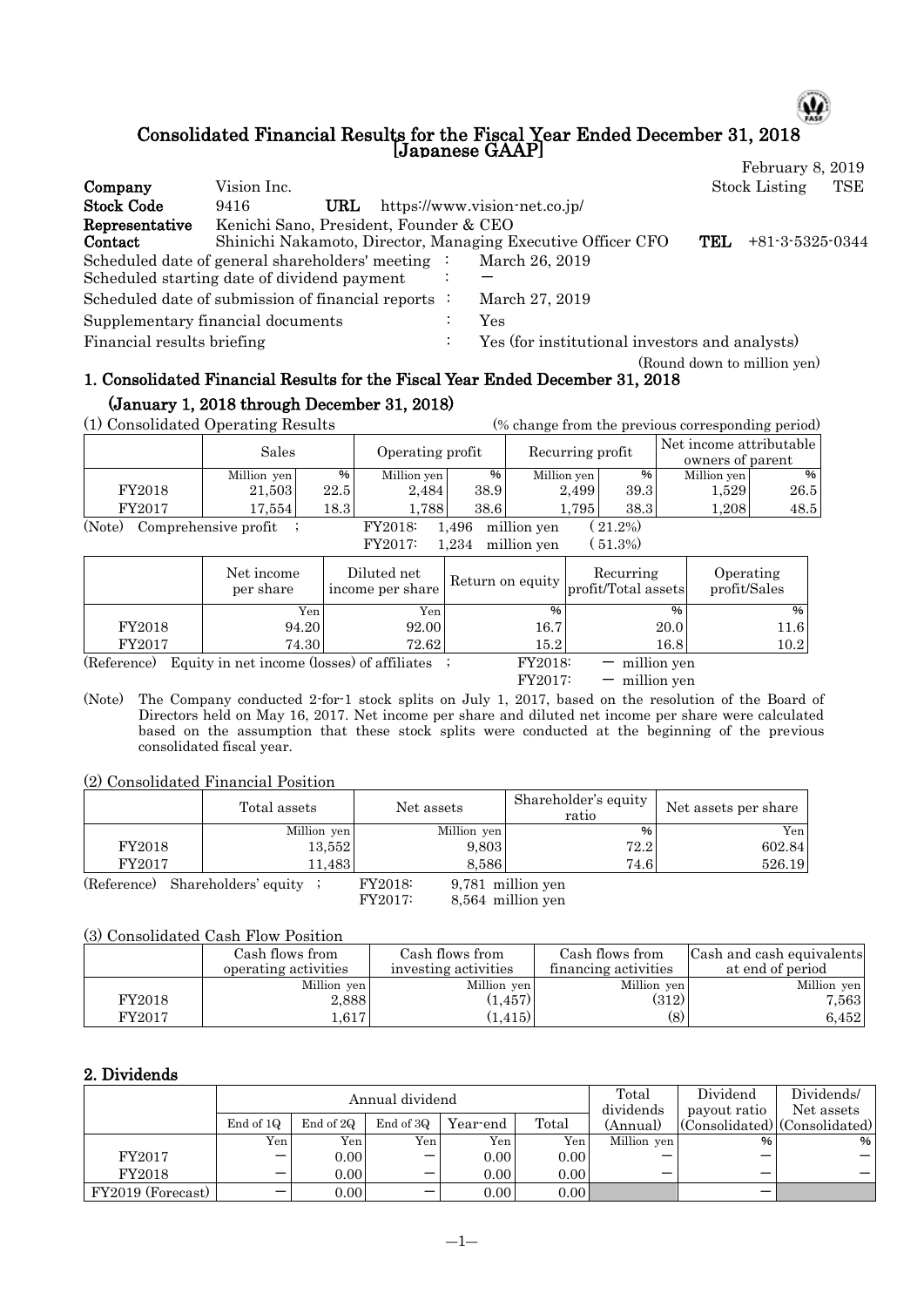## 3. Forecast of Consolidated Financial Results for the Fiscal Year Ending December 2019 (January 1, 2019 through December 31, 2019)

| (% change from the previous corresponding period) |         |       |                  |      |                  |       |                                                |      |                         |  |
|---------------------------------------------------|---------|-------|------------------|------|------------------|-------|------------------------------------------------|------|-------------------------|--|
|                                                   | Sales   |       | Operating profit |      | Recurring profit |       | Net income<br>attributable<br>owners of parent |      | Net income per<br>share |  |
|                                                   | Million |       | % Million yen    |      | % Million yen    |       | % Million yen                                  | %    | Yen <sub>1</sub>        |  |
| 1Q-2Q FY2019                                      | 11.614  | 17.81 | . 437            | 16.3 | 1.439            | 15.61 | 962                                            | 18.9 | 59.32                   |  |
| FY2019                                            | 24.470  | 13.8  | 3.012            | 21.2 | 3.013            | 20.6  | 2.003                                          | 31.0 | 123.49                  |  |